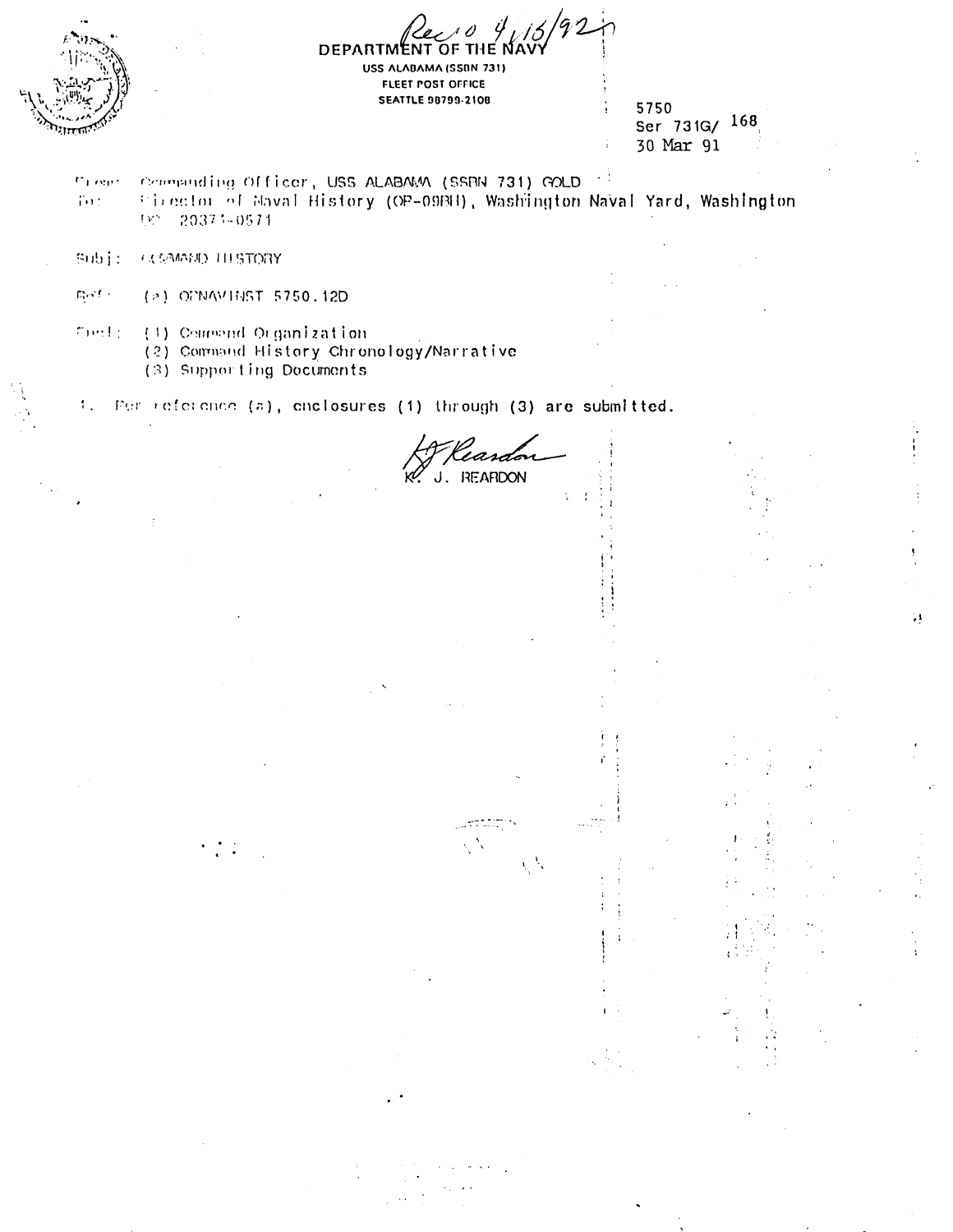





HOMEPORT: Bangor, Washington

IMMEDIATE SUPERIOR IN COMMAND: COMSUBRON 17

MISSION: To conduct submerged undetected patrols maintaining the ship in the highest state of readiness in order to launch strategic missiles for the purpose of deterrence and/or retaliation.

Enc.  $(1)$ 

INTERIOR

COMMUNICATION

DIV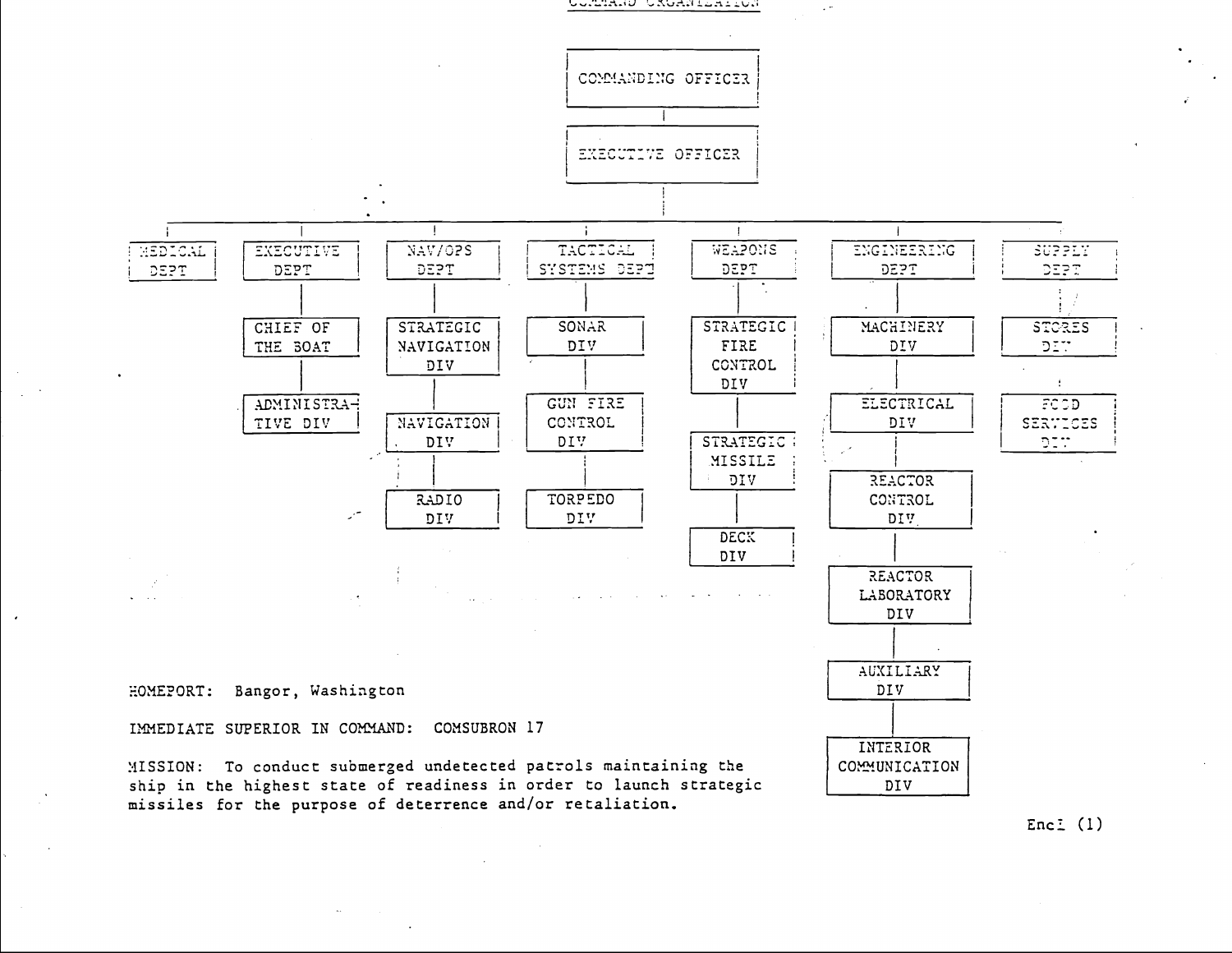## COMMAND HISTORY CHRONOLOGY/NARRATIVE

 $\bar{\beta}$ 

 $\bar{\beta}$ 

 $\mathcal{L}_{\mathcal{A}}$ 

| 09-12 Apr 90             | Moored Bangor, WA; conducted port visit.                                                        |
|--------------------------|-------------------------------------------------------------------------------------------------|
| $14 - 15$ Apr 90         | Conducted a mini Demonstration and Shakedown Operation.                                         |
| $16 - 19$ Apr 90         | Moored Bangor, WA; conducted port visit.                                                        |
| 03-05 May 90             | Conducted an Operational Reactor Safeguards Exam (ORSE).<br>Received a grade of excellent.      |
| 05 May 90<br>$\bullet$ . | Moored Bangor, WA; completed Patrol 15.                                                         |
| 08 May 90                | Exchange of command, BLUE crew relieved.<br>Commenced refit 16.                                 |
| 28 May 90                | Conducted Dabob Bay post-refit sea trials.                                                      |
| 31 May 90                | Departed Bangor, WA; commenced Patrol 16.                                                       |
| 31 Jul-02 Aug 90         | Conducted a Tactical Readiness Evaluation (TRE).<br>Received a grade of above average.          |
| 08 Aug 90                | Moored Bangor, WA; completed Patrol 16.                                                         |
| 09-10 Aug 90             | Conducted a Naval Technical Proficiency Inspection (NTPI).<br>Received a grade of satisfactory. |
| 11 Aug 90                | Exchange of command, GOLD crew relieved.<br>Commenced refit 17.                                 |
| 28 Aug 90                | Conducted Dabob Bay post-refit sea trials.                                                      |
| 31 Aug 90                | Departed Bangor, WA; commenced Patrol 17.                                                       |
| 26-29 Sep 90             | Moored San Diego, CA; conducted port visit.                                                     |
| 04-09 Oct 90             | Moored San Diego, CA; conducted port visit.                                                     |
| 12 Oct 90                | Moored Long Beach, CA; conducted port visit.                                                    |
| 15-18 Nov 90             | Conducted a Tactical Readiness Evaluation (TRE).<br>Received a grade of above average.          |
| 18 Nov 90                | Moored Bangor, WA; completed Patrol 17.                                                         |
| 19-20 Nov 90             | Conducted a Naval Technical Proficiency Inspection (NTPI).<br>Received a grade of satisfactory. |
| 21 Nov 90                | Exchange of command, BLUE crew relieved.<br>Commenced refit 18.                                 |

 $\bullet$ 

 $\mathcal{A}$  $\alpha\in\mathbb{R}^2$ 

 $\label{eq:2} \frac{d\mathbf{u}}{dt} = \frac{1}{2} \mathbf{u} \mathbf{u}$ 

 $\alpha$ 

 $\mathcal{L}$ 

Encl (2)

 $\mathcal{F}_{\mathcal{A},\mathcal{A}}$